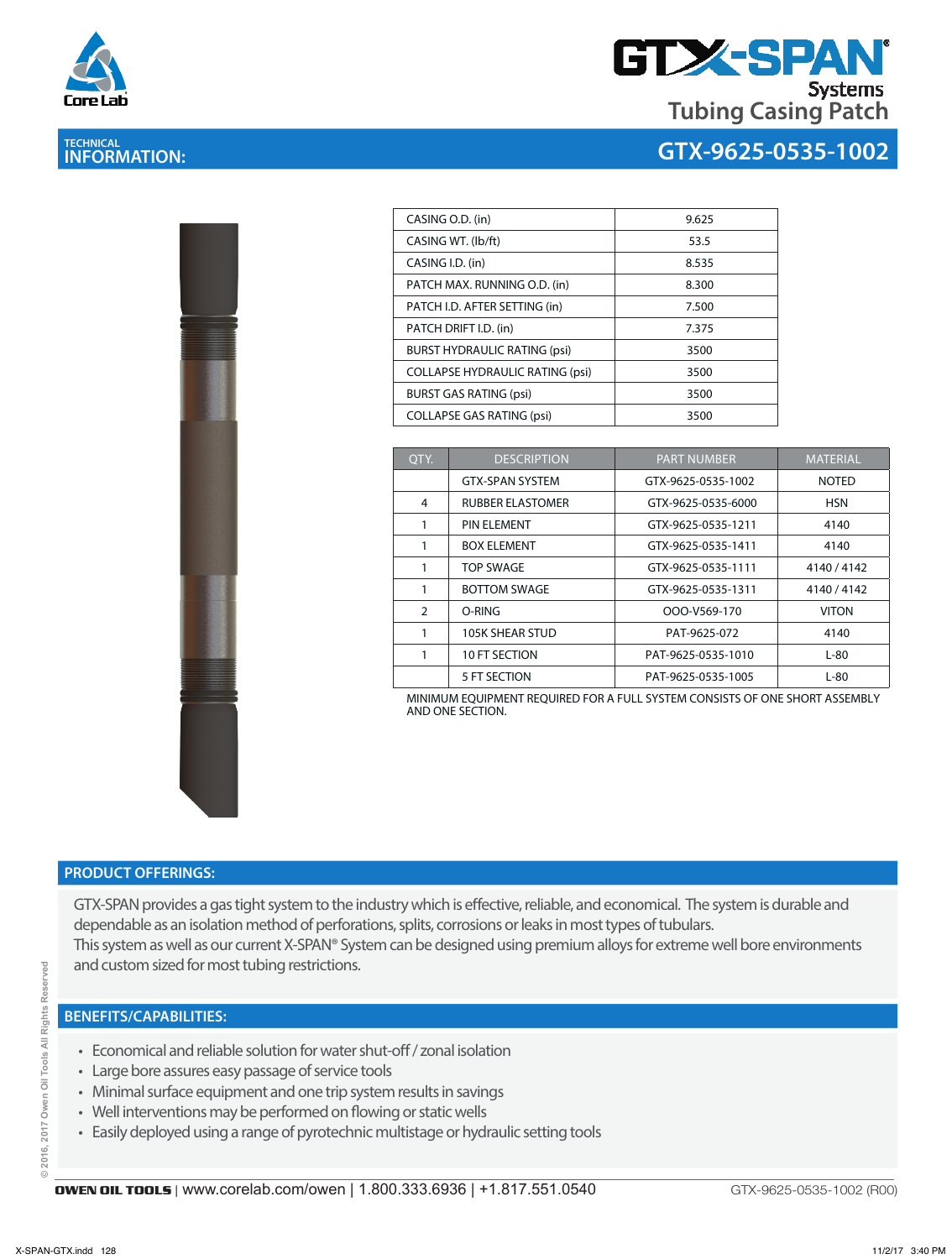

**TECHNICAL INFORMATION:** 

# **GTX-SPAN Tubing Casing Patch**

# **GTX-9625-0535-1002**



| CASING O.D. (in)                       | 9.625 |
|----------------------------------------|-------|
| CASING WT. (lb/ft)                     | 53.5  |
| CASING I.D. (in)                       | 8.535 |
| PATCH MAX. RUNNING O.D. (in)           | 8.300 |
| PATCH I.D. AFTER SETTING (in)          | 7.500 |
| PATCH DRIFT I.D. (in)                  | 7.375 |
| <b>BURST HYDRAULIC RATING (psi)</b>    | 3500  |
| <b>COLLAPSE HYDRAULIC RATING (psi)</b> | 3500  |
| <b>BURST GAS RATING (psi)</b>          | 3500  |
| <b>COLLAPSE GAS RATING (psi)</b>       | 3500  |

| QTY.         | <b>DESCRIPTION</b>                               | <b>PART NUMBER</b> | <b>MATERIAL</b>    |
|--------------|--------------------------------------------------|--------------------|--------------------|
| 4            | <b>RUBBER ELASTOMER</b>                          | GTX-9625-0535-6000 | <b>HSN</b>         |
| $\mathbf{1}$ | PIN ELEMENT                                      | GTX-9625-0535-1211 | 4140               |
| 1            | <b>BOX ELEMENT</b>                               | GTX-9625-0535-1411 | 4140               |
| $\mathbf{1}$ | <b>TOP SWAGE</b>                                 | GTX-9625-0535-1111 | 4140/4142          |
| 1            | <b>BOTTOM SWAGE</b>                              | GTX-9625-0535-1311 | 4140/4142          |
| $N+2$        | O-RING                                           | OOO-V569-170       | <b>VITON</b>       |
| 1            | <b>105K SHEAR STUD</b>                           | PAT-9625-072       | 4140               |
| $\mathbf{1}$ | SET SCREW 1/4 INCH X 20<br><b>TPI, 5/16 INCH</b> | PUR-0501-030       | <b>ALLOY</b>       |
| N            | <b>10 FT SECTION</b>                             | PAT-9625-0535-1010 | $L-80$             |
| $\mathbf{1}$ | <b>SETTING SLEEVE</b>                            | SET-4500-032A      | 4130/4140          |
| $\mathbf{1}$ | <b>SLEEVE LOCK NUT</b>                           | SET-4500-033       | 4130/4140          |
| 1            | SETTING SLEEVE                                   | SET-4500-241       | 4140/4142          |
| $\mathbf{1}$ | <b>OUICK CHANGE ROD</b>                          | SET-3250-130       | 4130/4140          |
| $\mathbf{1}$ | <b>OUICK CHANGE NUT</b>                          | SET-3250-131       | 4130/4140          |
| $\mathbf{1}$ | TOP ADAPTER ROD                                  | SET-3250-132       | 4130/4140          |
| $N+1$        | ROD TANDEM CONNECTOR                             | SET-3250-133       | 4130/4140          |
| N            | 10 FT. ROD                                       | SET-3250-134       | 4130/4140          |
| OPT          | 5 FT. ROD                                        | SET-3250-135       | 4130/4140          |
| $\mathbf{1}$ | <b>BOTTOM ADAPTER ROD</b>                        | SET-3250-217       | 4130/4140          |
| $\mathbf{1}$ | <b>COLLET ASSEMBLY</b>                           | SET-3250-530       | <b>NOTED</b>       |
|              | <b>COLLET BODY</b>                               | SET-3250-532       | 4130 / 4140 / 4142 |
|              | <b>END SUB</b>                                   | SET-3250-226       | 4130 / 4140 / 4142 |
| 1            | <b>COLLET SUPPORT</b>                            | SET-3250-227       | 4143 / 4140        |
| N            | <b>ROD SUPPORT</b>                               | SET-3250-238       | <b>ALUMINIUM</b>   |
|              |                                                  |                    |                    |

MINIMUM EQUIPMENT REQUIRED FOR 10 FT. SYSTEM

© 2016 Owen Oil Tools All Rights Reserved **© 2016 Owen Oil Tools All Rights Reserved**